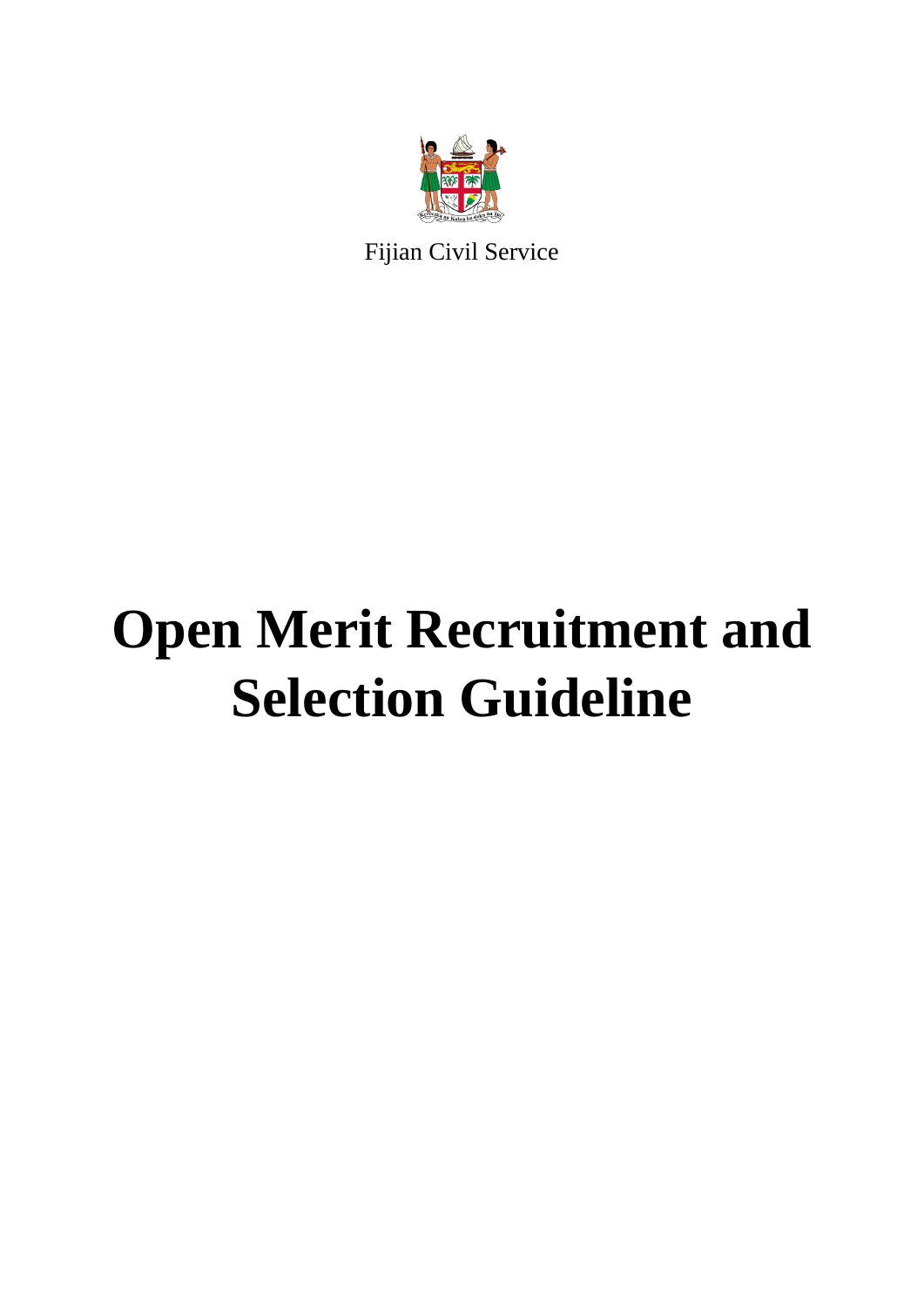**Issued : October 2016 st Revision : January 2017 nd Revision : August 2017 rd Revision : April 2018 th Revision : October 2019 th Revision : August 2021**

For further information contact: mcs@govnet.gov.fj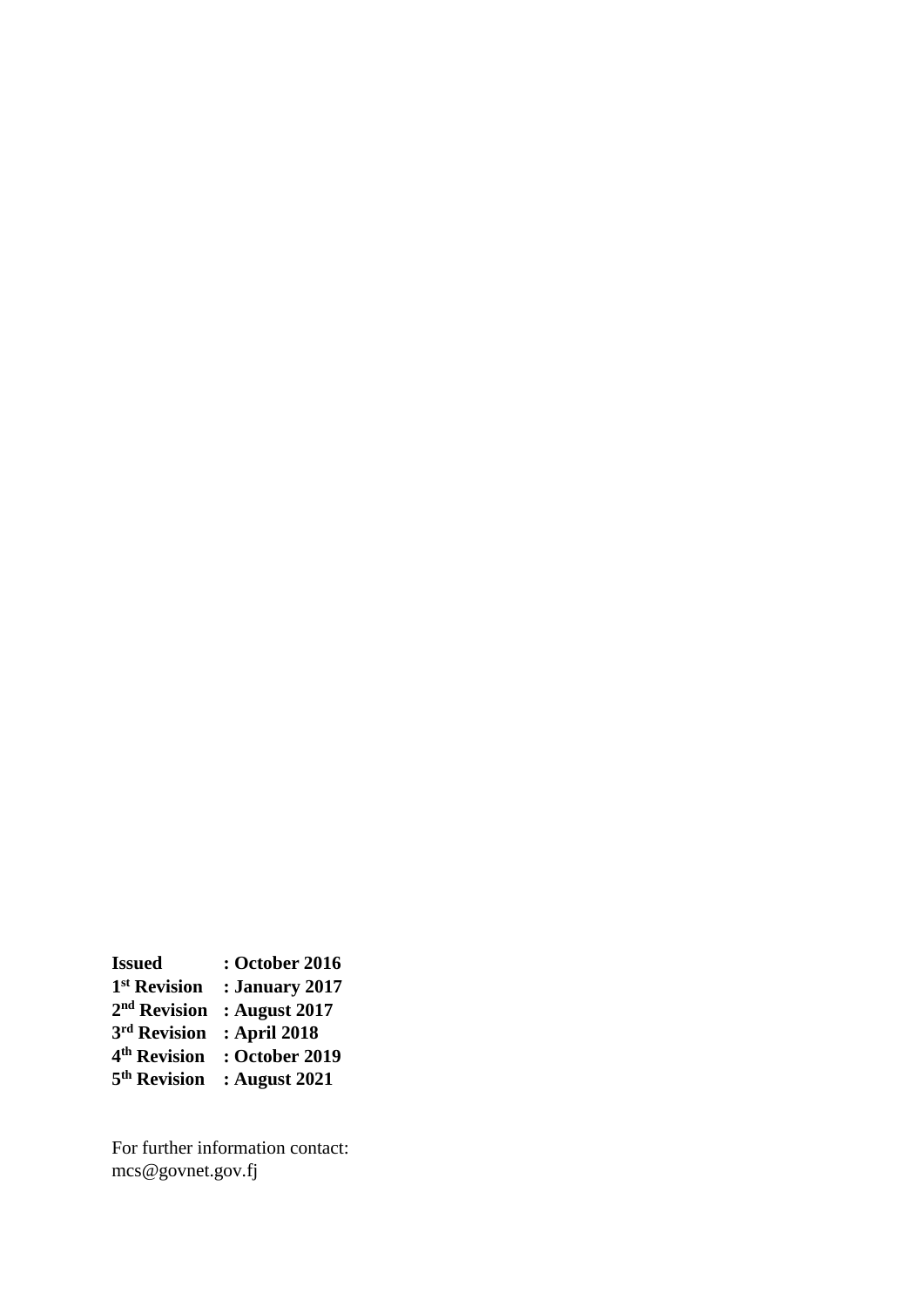# **OPEN MERIT RECRUITMENT AND SELECTION GUIDELINE**

# **AUGUST 2021**

#### **1. Objectives of the Guideline**

- 1.1. Define Open Merit; and
- 1.2. Provide the policy basis for Permanent Secretaries to ensure that all Recruitment and Selection of staff adhere to the principles of Open Merit.

#### **2. Background**

- 2.1. The Fijian Constitution defines the Values and Principles for the Civil Service, including that recruitment and promotion will be based on objectivity, impartiality and fair competition and ability, education, experience and other characteristics of Merit (S123, (i) (i, ii)). Further, the Fijian Constitution states that Permanent Secretaries, with the agreement of their Minister, have the authority to determine all matters pertaining to the employment of all staff in the Ministry, including the qualification requirements for appointment and the process to be followed for appointment, which must be an open, transparent and competitive selection process based on merit (S127, (8) (b)).
- 2.2. The OMRS Guideline was originally approved in January 2016. Amendments were made in January 2017 to introduce the Procedural Review Process and in August 2017 to update panel membership requirements and in April 2018 to incorporate improvements from the formal review.
- 2.3. An update in 2019 highlighted steps to ensure that all positions are funded, reviewed and aligned to corporate and annual plans prior to advertising and that recruitment for positions that were not funded through the budget process is approved by the Minister responsible for the Civil Service. This guideline has been further updated in August 2021 to include review timelines.
- 2.4. This guideline applies to all positions in Ministries where appointment is approved by the Permanent Secretary (in agreement with their Minister), including Government Wage Earners, temporary and project staff and to all appointments including promotions, secondments and acting on higher positions:
	- 2.4.1. Where a position is advertised as temporary the contract can only be renewed once, for a period not exceeding the original appointment.
- 2.5. The application of open merit based recruitment and selection policies requires adherence to the following Principles:
	- 2.5.1. Decision making based only on the requirements of the position, with no assumption on who will possess these requirements;
	- 2.5.2. Open and transparent competition for all positions;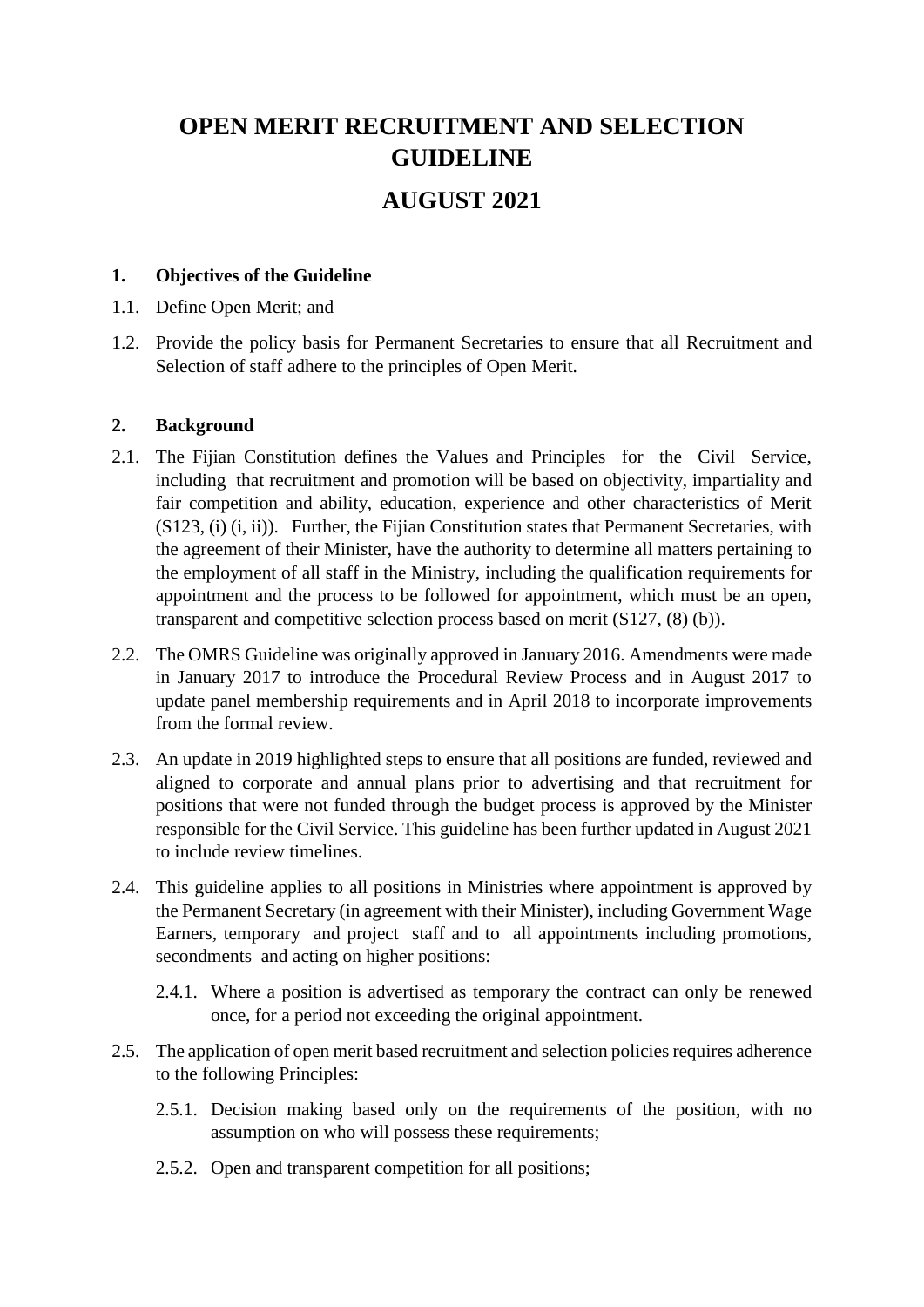- 2.5.3. Transparency and Accountability in decision making; and
- 2.5.4. Fairness and equity in all staffing decisions, particularly with regard to activities which would impact on relative merit of recruitment and selection decisions.
- 2.6. Ministries are required to document and publish their internal procedures ensuring that they adhere to these principles.
- 2.7. All advertisements will refer to an approved Role Description, the format for which is included as Annex A to the Guideline. Role descriptions may be supported by other Job Documentation including Job Descriptions, Job Evaluation Questionnaires, Duty Statements, which are more specific and for internal use. Role Descriptions are designed to be generic, supporting pool recruitment for multiple positions and must not contain any discriminatory criteria or language that would only be understood by internal candidates.
- 2.8. Succession planning –is to be conducted with a focus on broad organisational needs, with strategies that do not advantage / disadvantage any particular individual or group;
- 2.9. The guideline is to be applied to all recruitment and selection activities. Permanent Secretaries must ensure that Ministry level policy and procedures are consistent with this guideline.

#### **3. Definitions**

- 3.1. Acting is defined as an appointment where an internal applicant is selected and appointed to a role that is at a higher level than their substantive position and where the higher position will exist for a period less than their substantive contract.
- 3.2. Approved Panel Member register is held by the Ministry, and is a list of all officers who have completed sufficient panel training to demonstrate that they fully understand the principles and application of open merit in a public sector environment.
- 3.3. Benchmark is the level required by applicants to be considered suitable for appointment. It should be set in advance of scoring applicants at any stage of the assessment process.
- 3.4. Entry level positions are defined as those where an individual begins their career in a profession or role.
- 3.5. Government entity is defined as an organisation whose employees who are paid through the government payroll.
- 3.6. Immediate family member is defined as a relative living (residing in the same dwelling) with the employee or panel member.
- 3.7. Internal applicants are from within any Ministry in the Civil Service.
- 3.8. Level is defined as the Band of the position, or for external panel members, similar range of responsibility.
- 3.9. Open Ended Advertising is where a position does not have a specific closing date, with applications able to be submitted at any time, assessed and applicants added to the order of merit. This type of advertising can be used for positions that occur frequently, such as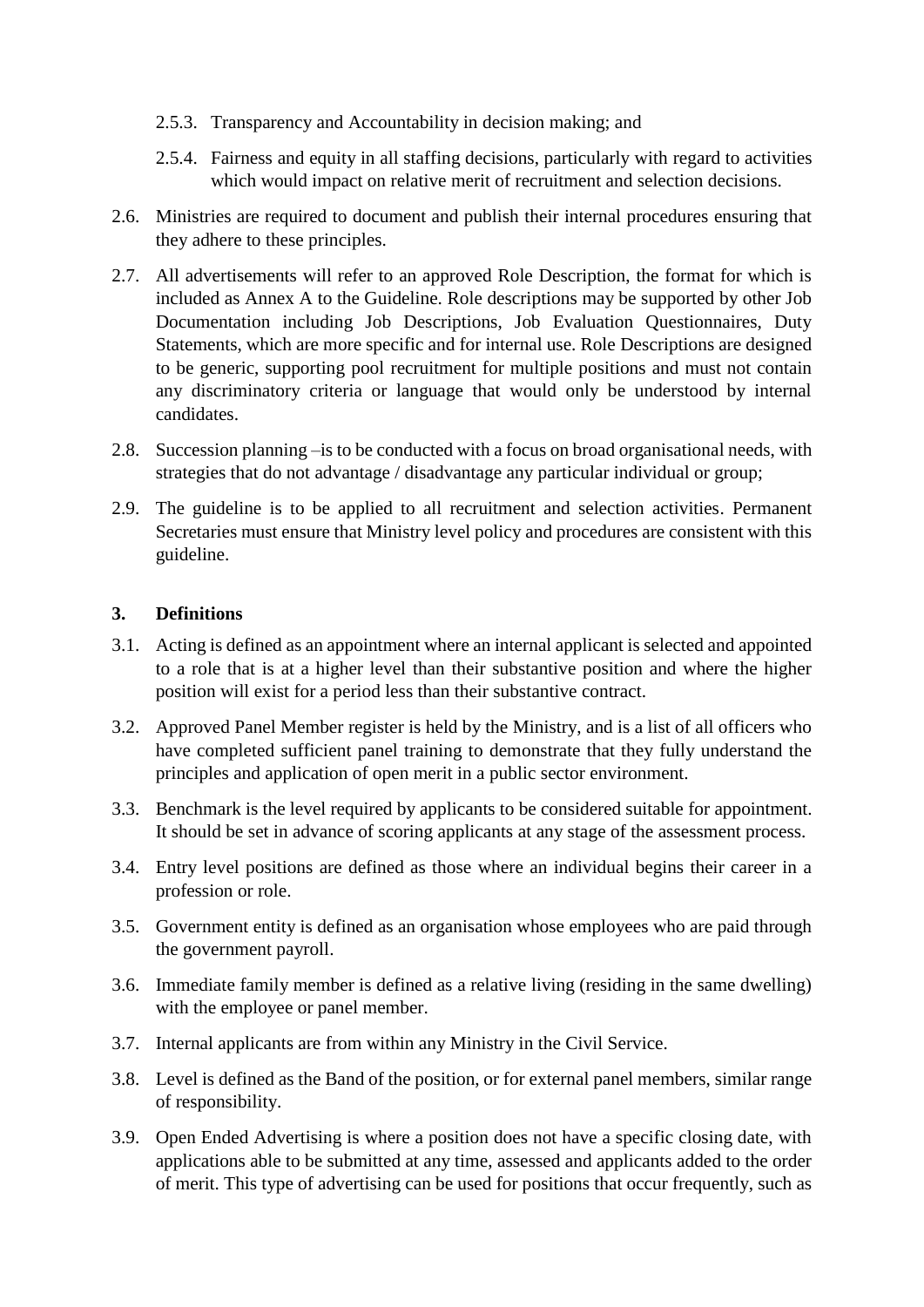teachers, nurses etc. The advertisement must include a statement that applications may be submitted at any time and vacancies will be filled using the order of merit as they occur.

- 3.10. Open Merit Recruitment and Selection is defined as the system of appointing employees based on their ability to do the job, assessed against objective selection criteria which do not discriminate against or give preference to any group or individual.
- 3.11. Order of Merit is the final list of candidates, listed in order of their results in the selection process. Appointments are made from the top of the order of merit.
- 3.12. Panel training is defined as instruction or briefing sufficient that the Permanent Secretary is satisfied that the panel member fully understands the principles and application of open merit in a public sector environment.
- 3.13. Pool recruitment is where more than one appointment may be made from a single recruitment exercise. This applies to positions where the KESA are the same for more than one position, and could be within a Ministry or Service wide.
- 3.14. Position includes all jobs within a Ministry, regardless of funding source or type of employment.
- 3.15. Recruitment is defined as the process of seeking applicants for vacant positions within the approved Ministry structure.
- 3.16. Redeployment is defined as the required placement of staff into a position at their contracted level, where their previous position has changed level, been redefined or abolished.
- 3.17. Role Description is the brief details of the position, in the prescribed format included as Annex A to this Guideline. It may be supported by other job documentation, including Job Description, Duty statement and Job Evaluation Questionnaire which may be required for other purposes in the Ministry.
- 3.18. Selection is defined as the process of assessing applicants in order to determine the most meritorious candidate for appointment to the vacant position.
- 3.19. Stale applicant pool is one where a nomination has not been approved by the Permanent Secretary within four months of the closing of the advertisement. Vacancies must be readvertised where the applicant pool has become stale.
- 3.20. Substantive level is defined as the contracted band of the officer concerned.
- 3.21. Substantive vacancy is defined as any position that does not have an ongoing incumbent appointed (including where contracts have expired or not been renewed) and where the new appointment will be for greater than nine months.
- 3.22. Temporary vacancy is defined as any position that has an ongoing incumbent (e.g. on leave) or where the appointment will be for a period of nine months or less.
- 3.23. Transfer is defined as the movement of staff from one position to another, where the positions are on the same band and have substantially the same key responsibilities, Knowledge, Experience, Skill and Ability requirements.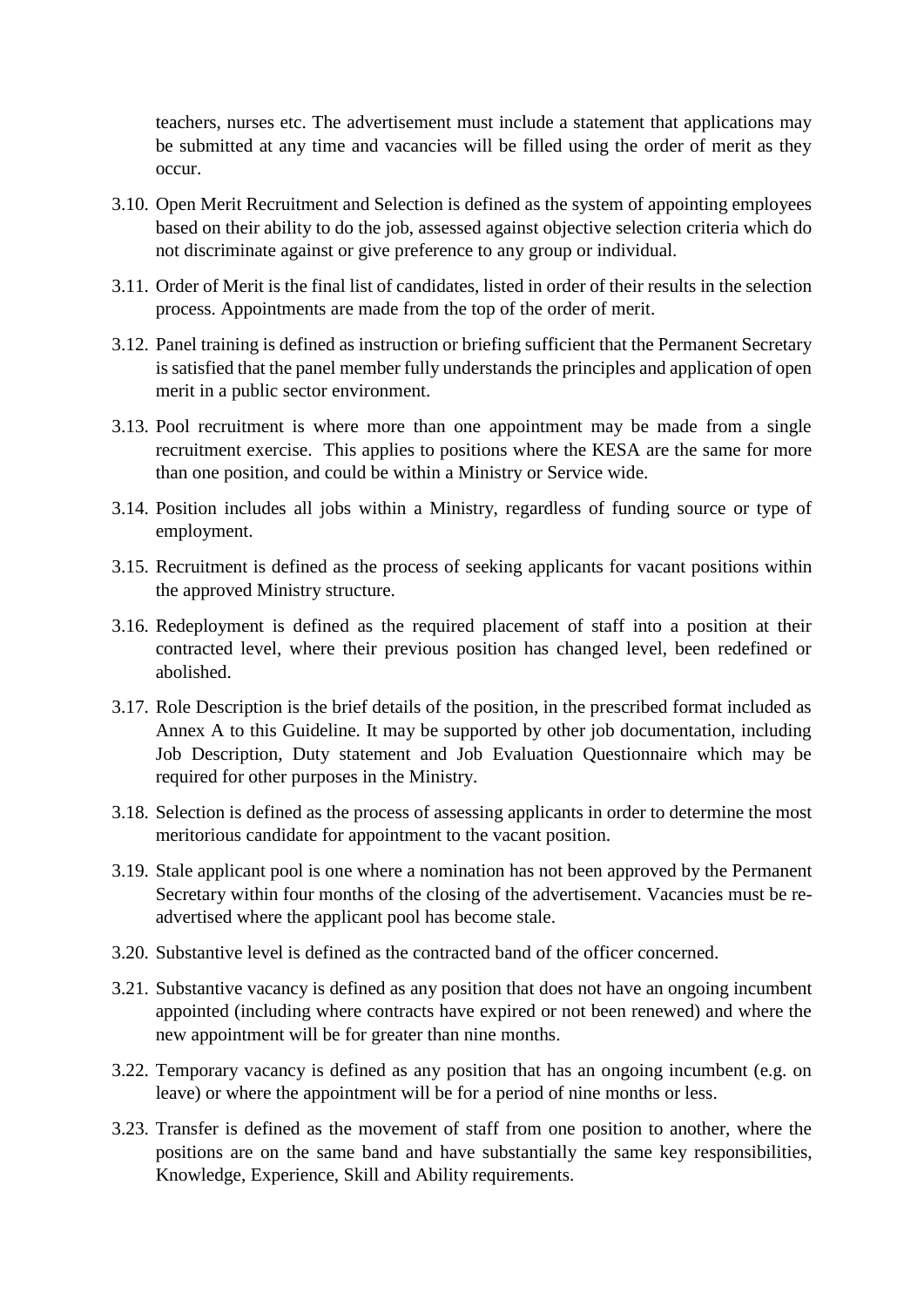3.24. Vacancy is defined as any position where the appointment will be for greater than one month, and where the contract or appointment will be signed by the Permanent Secretary.

#### **4. Transfers and Redeployment of Staff**

- 4.1. Consideration of any staff requiring redeployment must occur prior to any recruitment activity:
	- 4.1.1. Redeployment may only occur at the current level of the staff member and where the staff member has the required Knowledge, Experience, Skills and Abilities to perform the key responsibilities of the position;
- 4.2. Transfer of staff at their substantive level may occur before any recruitment activity, to meet current or future organisational needs:
	- 4.2.1. A transfer may only occur for a current, appointed staff member to a position at the same level, where the duties and the Knowledge, Experience, Skills and Abilities for the positions are substantially the same;
	- 4.2.2. Where the transfer would be regarded as a developmental opportunity, internal advertisement and merit selection (expression of interest) for the opportunity should be undertaken.

#### **5. Role Descriptions**

- 5.1. Successful and valid Open Merit only operates where the role description is well written, containing no discriminatory criteria, enabling the selection process to focus on the applicant's ability to do the job.
- 5.2. Generic Role Descriptions are encouraged, allowing movement of staff at level and pool recruitment to occur.
- 5.3. Role descriptions must align to the strategic and operational requirements of the Ministry. Key Performance Indicators (KPI) in role descriptions must link to the KPI at the work unit level.
- 5.4. The following principles apply to all Role Descriptions:
	- 5.4.1. Where registration is a legal requirement for a role, this will be specified in the role description;
	- 5.4.2. Qualifications are only mandatory where they are a legal requirement (in which case the registration will be stated), in all other cases equivalent experience must be considered;
	- 5.4.3. The Knowledge, Experience, Skills and Abilities (KESA) as stated in the role description are the only selection criteria and must adequately assess the applicant's ability to undertake the key responsibilities of the role;
	- 5.4.4. There must be a direct link between any specified KESA and the documented key responsibilities of the role;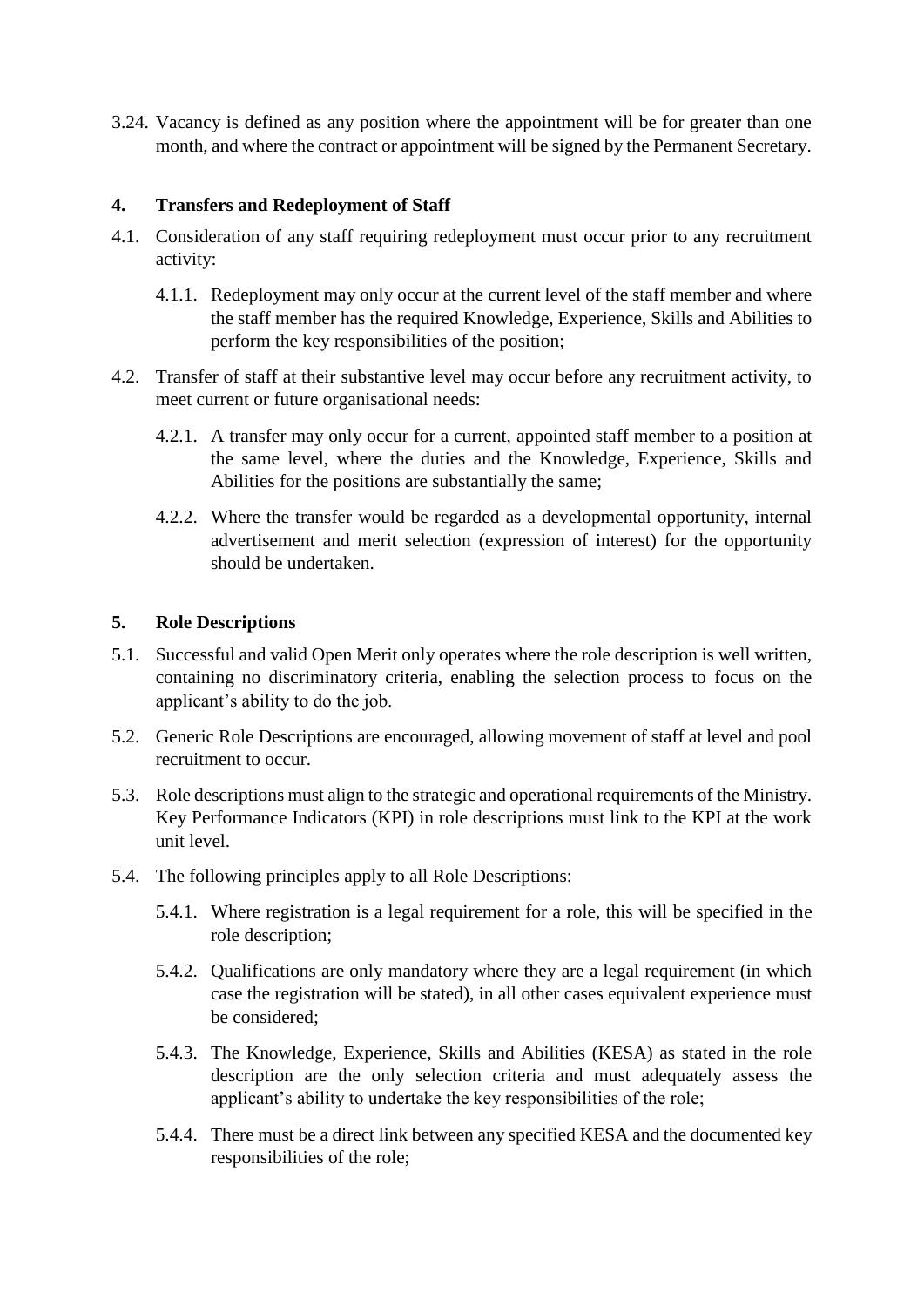- 5.4.5. Entry level positions must be open to applicants with no experience;
- 5.4.6. Language must be general public usage, easily understood with no acronyms included;
- 5.4.7. Specific knowledge that would be available only to internal applicants, cannot be included and role descriptions must allow for the ability to rapidly acquire such internal knowledge.
- 5.5. The Role Description must be reviewed and approved by the Permanent Secretary (or delegate) prior to any recruitment activity.

#### **6. Recruitment**

- 6.1. The principles of merit and open competition will apply to all recruitment activities of Ministries.
- 6.2. Prior to commencing the recruitment activity and advertising the position in accordance with 6.3 of this Guideline, the Minister responsible for the Civil Service must approve:
	- (i) The recruitment of any new position; or
	- (ii) The recruitment of any position that does not have budgetary allocation for that financial year.
	- 6.2.1. Requests for approval to recruit must be forwarded through the Ministry for the Civil Service in the format specified by the Ministry of Civil Service.
- 6.3. All vacant positions (both substantive and temporary) will be advertised for a minimum period of five working days, through the means deemed appropriate with regard to the location, term of the position and the knowledge, experience, skills and abilities required to perform the duties of the position.
- 6.4. Advertisements will:
	- 6.4.1. Be brief, with only the information to attract potential applicants to seek the applicant package for more information;
	- 6.4.2. Clearly state whether the position is of an ongoing nature or short term/temporary;
	- 6.4.3. Clearly state the closing date and time for applications, late applications are not to be accepted unless special arrangements are to apply;
	- 6.4.4. State any special arrangements, such as pool recruitment or open ended advertising.
- 6.5. Permanent Secretaries are encouraged to adopt pool recruitment whenever it will provide efficiencies for their Ministry. Pool arrangements may include:
	- 6.5.1. Open Pool for ongoing vacancies that arise (e.g. for positions such as nurses, teachers), these pools can accept applications at any time without a closing date, advertisements must include these provisions and applicants must be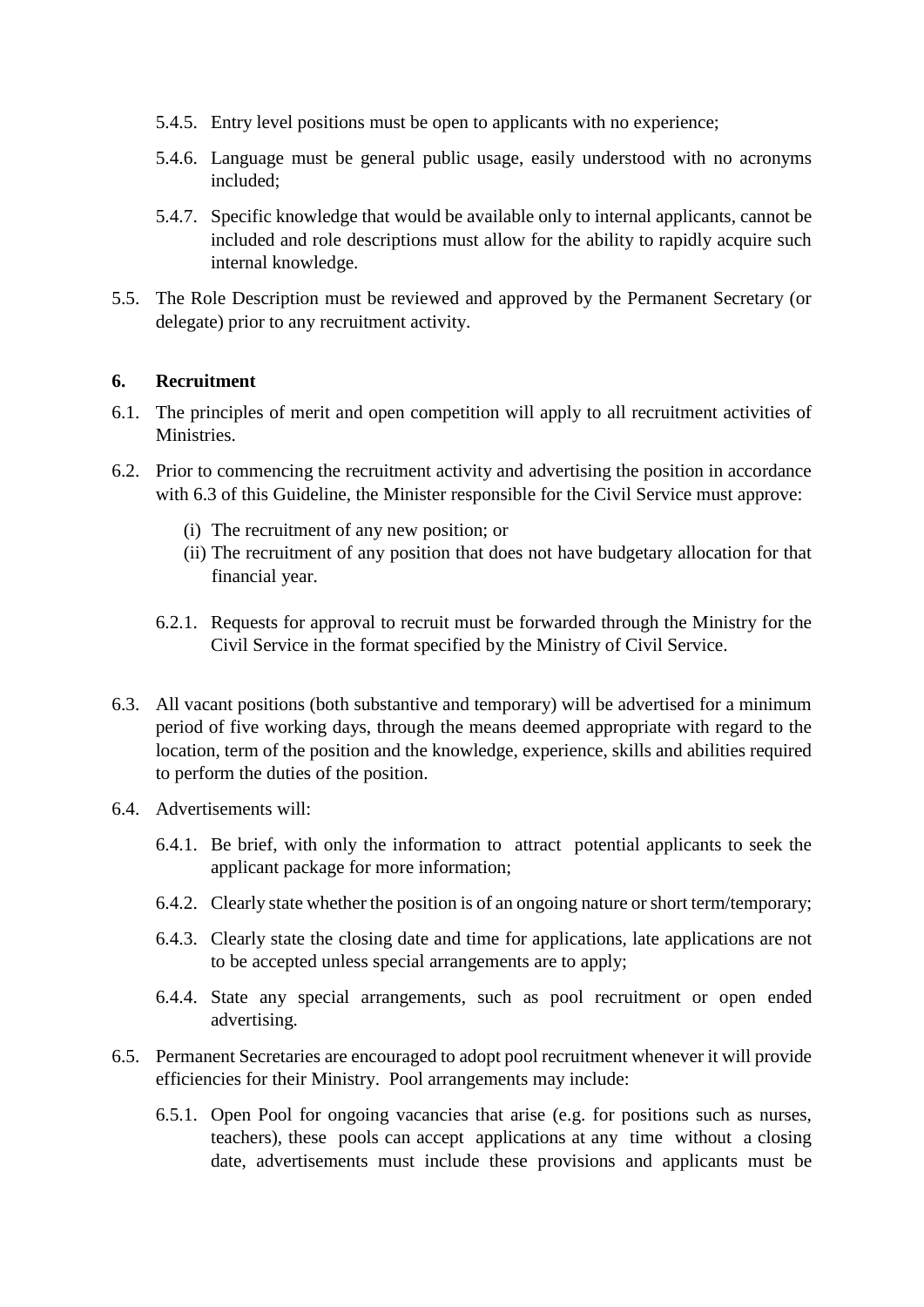advised that positions will be filled on the order of merit from available applicants, at the time of the vacancy;

- 6.5.2. Ministry / role pool recruitment where there are multiple positions within the Ministry with the same job description, recruitment can occur for current and potential vacancies that may occur during the specified period of time (examples may be teachers, nurses);
- 6.5.3. Service wide, core position pools where there are multiple, core positions across the civil service with substantially the same role description, recruitment can be coordinated by a nominated Permanent Secretary for current and potential vacancies that may occur across the service during the specified period of time (examples may be entry level clerical officers, drivers).
- 6.5.4. Special provisions apply with regard to offers and procedural review with regard to pool positions;
- 6.5.5. All principles of Open Merit apply to "pool" positions, pool recruitment results in an order of merit which is used for vacancies as they arise, not for a single position.
- 6.6. Applicants for positions in the Civil Service must declare that there are no matters which will affect the credibility of their employment and must allow the Ministry to make all such reasonable enquiries to confirm these declarations.
- 6.7. All applications will be registered in the format approved by the Permanent Secretary:
	- 6.7.1. The register must be sorted in a manner that only reflects the criteria directly related to the job;
	- 6.7.2. The register will not reflect any criteria that are not directly related to the job, or that are discriminatory or biased; this includes any sorting by reference to internal / external applicants or seniority of internal applicants.
- 6.8. All applications will be acknowledged to confirm receipt, in the format approved by the Permanent Secretary.

#### **7. Setting the Selection Panel**

- 7.1. The Permanent Secretary (or delegate) will approve the selection panel for the vacancy / pool:
	- 7.1.1. Selection panels should be appointed at the time of advertisement and be ready to commence the process as soon as the vacancy closes.
- 7.2. The Selection Panel is responsible for managing all selection activities for the designated vacancy.
- 7.3. The Selection panel shall comprise of a minimum of three members, meeting the following requirements:
	- 7.3.1. All must be at or above the level of the position, with no conflict of interest evident and/or declared;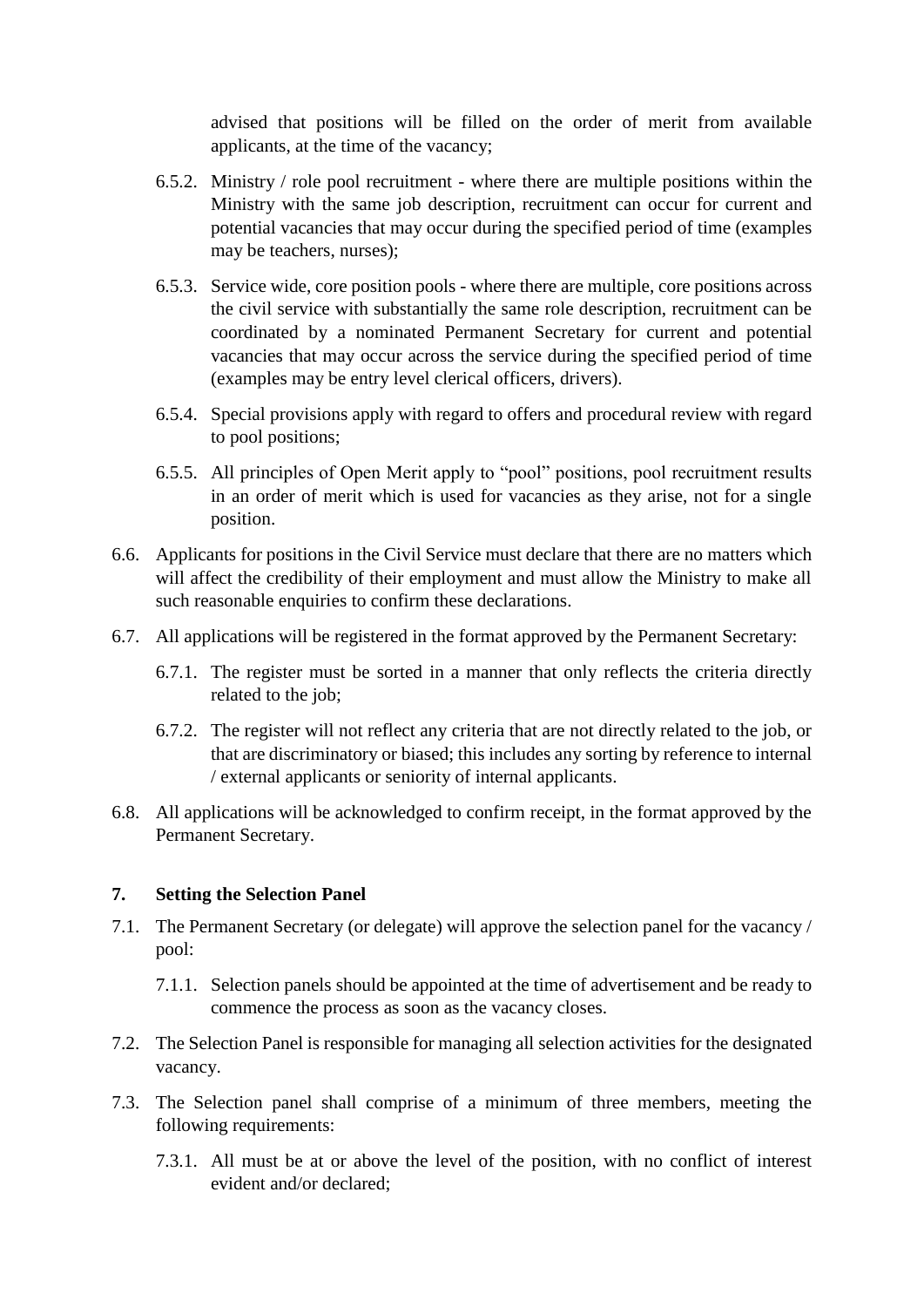- 7.3.2. All must be trained, with the knowledge and understanding of the Merit Principle required to fully contribute to the Selection Process:
- 7.3.3. All must be on the Ministry's register of approved Panel Members;
- 7.3.4. One member will have technical knowledge of the position, preferably the Director or Supervisor responsible for the position;
- 7.3.5. Panels will have gender equity, with at least one male and one female on every panel;
- 7.3.6. For positions at Band J or above, there will be one independent panel member who is a suitably qualified person from outside the Civil Service;
- 7.3.7. For all positions (including Band J or above), there will be one suitably qualified person from another Ministry;
- 7.3.8. Any prior knowledge of applicants must be declared but is not necessarily a conflict of interest. Proposed panel members withdraw from any selection activity where immediate family member/s are an applicant.
- 7.4. In addition to the three panel members, all panels will include a Human Resource (HR) Representative. The HR Representative will not participate in the selection process, but will advise the panel on process and guideline compliance requirements, including technical assistance in setting appropriate selection tools.
- 7.5. One member will be appointed by the Permanent Secretary as the Chair of the panel. The Chair is responsible for ensuring the process is completed in a timely manner in accordance with the requirements of this Guideline.
- 7.6. The HR Department will maintain the Ministry's Register of Approved Panel Members. To be an approved panel member, the employee will have successfully completed an approved Panel Member Training Program and be authorised by the Permanent Secretary to be included on the register:
- 7.7. The HR Department will keep the register up to date and ensure they have sufficient trained officers to sit on panels.
	- 7.7.1. Where an independent panel member is included, and they are not an employee of another Ministry or Government entity, they may be paid a sitting allowance at the rate not to exceed the equivalent to the daily rate for the position being considered.
- 7.8. Ministry and Government entity employees will be granted duty time to sit on panels for another Ministry, subject to the approval of the Permanent Secretary (or equivalent):
	- 7.8.1. No additional payment is to be made where duty time has been granted for ministry or government entity employees.
- 7.9. The Selection Panel is responsible for determining and setting the appropriate selection tools, including writing Interview or Test questions, these will be approved by the Permanent Secretary (or delegate) along with any costs associated with the process.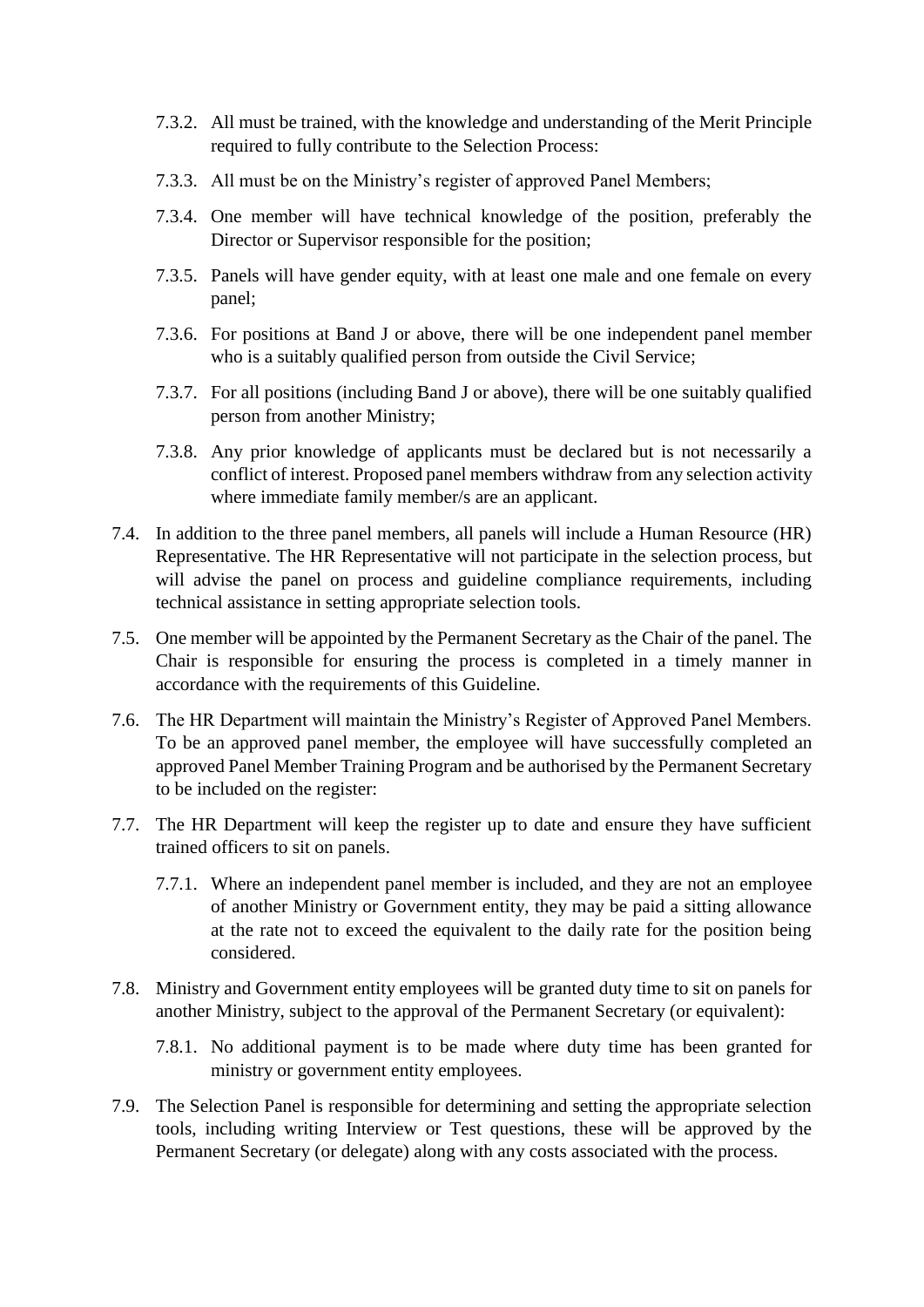#### **8. Determining Appropriate Selection Tools**

- 8.1. The selection tools will be determined based on KESA documented in the role description, considering the most cost effective method of assessment.
- 8.2. Selection tools may include (any of the following, but not be limited to) paper review of stated qualifications and responses to the role requirements, aptitude testing, skills based testing, work samples, presentations to demonstrate skills / knowledge, assessment centres, interview.
- 8.3. Panels should use a range of selections tools, which validate each other and therefore confirm the relative merit of applicants.
- 8.4. The Selection Panel will determine the most appropriate selection method/s:
	- 8.4.1. Skills and abilities should be assessed through practical testing wherever possible;
	- 8.4.2. Knowledge should be assessed through knowledge based testing wherever possible;
	- 8.4.3. Experience must be applied and be supported with solid examples of where the applicant has successfully performed similar roles in the past;
- 8.5. The Selection Panel will develop the questions/ activities for the recommended selection tool:
	- 8.5.1. The HR Representative is responsible for ensuring that the questions / activities are valid and reliable and relate only to the KESA as stated in the Role Description.
- 8.6. Questions / activities must not advantage / disadvantage any particular group or applicant.
- 8.7. The Selection panel will document their questions / activities and will confirm their model answers and scoring methodology, prior to commencing the selection activity. These documents must be included in the selection report.

#### **9. CONDUCTING THE SELECTION**

- 9.1. Only the KESA listed in the approved role description may be considered when determining the most meritorious applicant for a position.
- 9.2. Selection activities will be conducted through the means and in the most cost effective location possible:
	- 9.2.1. Online platforms and telephone interviews are acceptable approaches;
	- 9.2.2. Testing can be conducted online or in supervised remote locations to suit the particular vacancy;
	- 9.2.3. Tests do not need to be marked by all panel members, but must be at least marked and check-marked;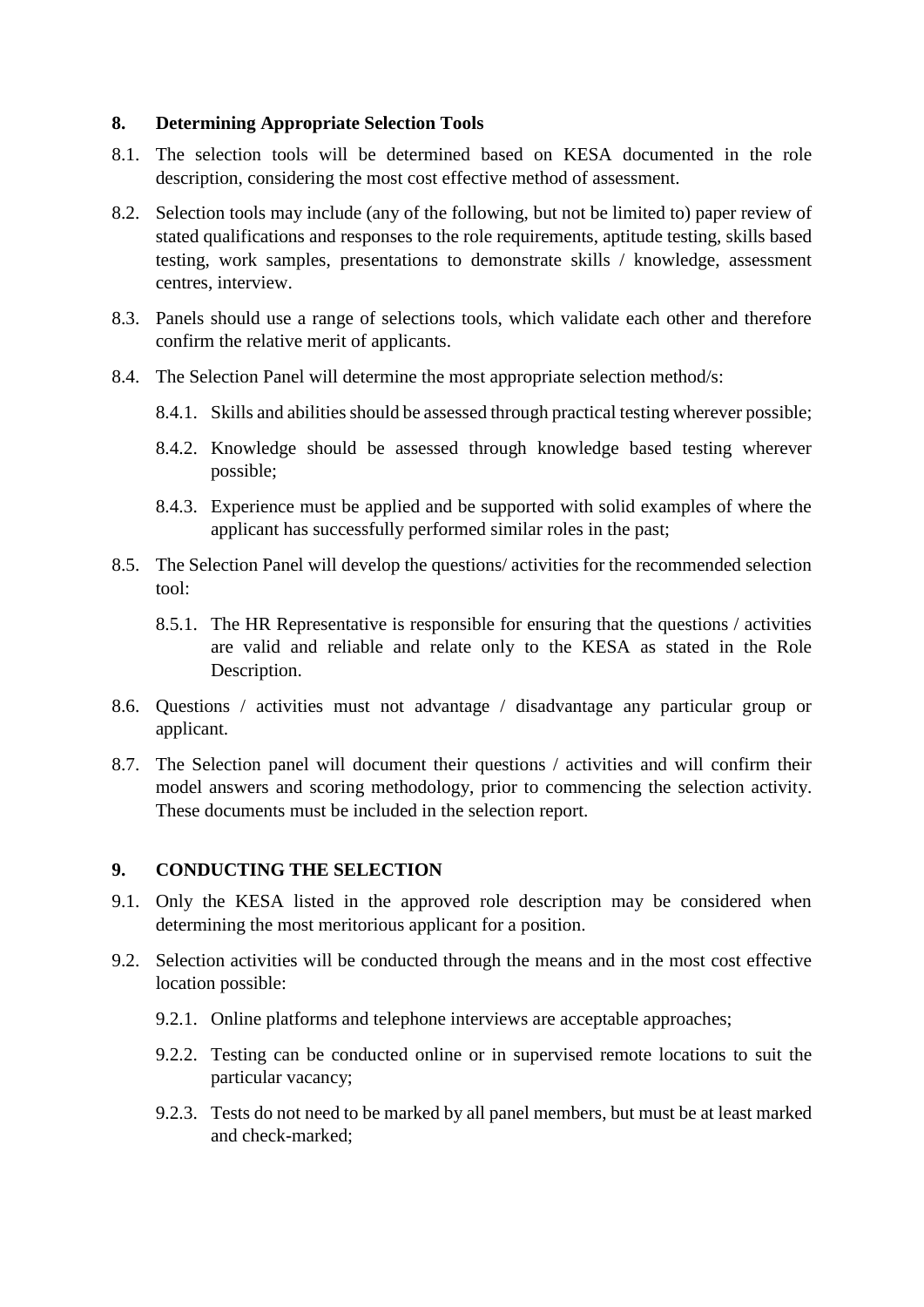- 9.2.4. For large applicant pools, multiple sub-panels can be used to conduct activities, provided all are trained, have consistent marking guides and a final moderation process confirms consistency of assessments. All sub-panels must meet the panel composition requirements.
- 9.3. Where interviews are one of the tools, they will use predominantly behaviour based questions which must directly relate to the documented KESA for the position.
- 9.4. Questions which relate to information not directly connected to the requirements of the position, such as family background, ethnicity, gender, personal arrangements, etc. must not be included.
- 9.5. Where testing is the recommended selection tool, the test instrument and marking guide will be prepared in advance of the test and will be kept confidential. The test will be supervised by a minimum of one supervisor to 10 applicants. The test will be marked using the marking guide, by a nominated marker who was not a supervisor at the test.
- 9.6. Where multiple positions are available for appointment (including pool positions), or where there is more than one suitable applicant for a single position, an order of merit list will be compiled and offers made based on that order of merit.
- 9.7. Where an order of merit is compiled, the order of merit will remain current for a period of four months, unless otherwise stipulated by the Permanent Secretary:
	- 9.7.1. Pool positions may have their order of merit approved to remain current for a period of up to 12 months.
- 9.8. Additional provisions with regard to procedural review for Pool positions apply (refer to Section 12 of this guideline);
- 9.9. All applicants will be advised of the outcome of their application (whether suitable / unsuitable) within five days of confirmation that they are unsuccessful:
	- 9.9.1. Applicants can be advised that they are unsuccessful at any stage of the process, provided that the Permanent Secretary has approved the selection process to that point;
	- 9.9.2. Advice to applicants must include feedback and details of the Procedure Review Process.
- 9.10. Referee checks must be conducted for all recommended applicants. Referee checks are used to substantiate claims made by the applicant. They cannot change the order of merit, they confirm or deny the suitability of applicants only.
- 9.11. Where the selection activities are not completed within four calendar months from advertisement, the applicant pool will be declared stale and the process will recommence.

#### **10. RECOMMENDATION FOR APPOINTMENT**

10.1. A recommendation for appointment must be made within four calendar months of the close of advertisement: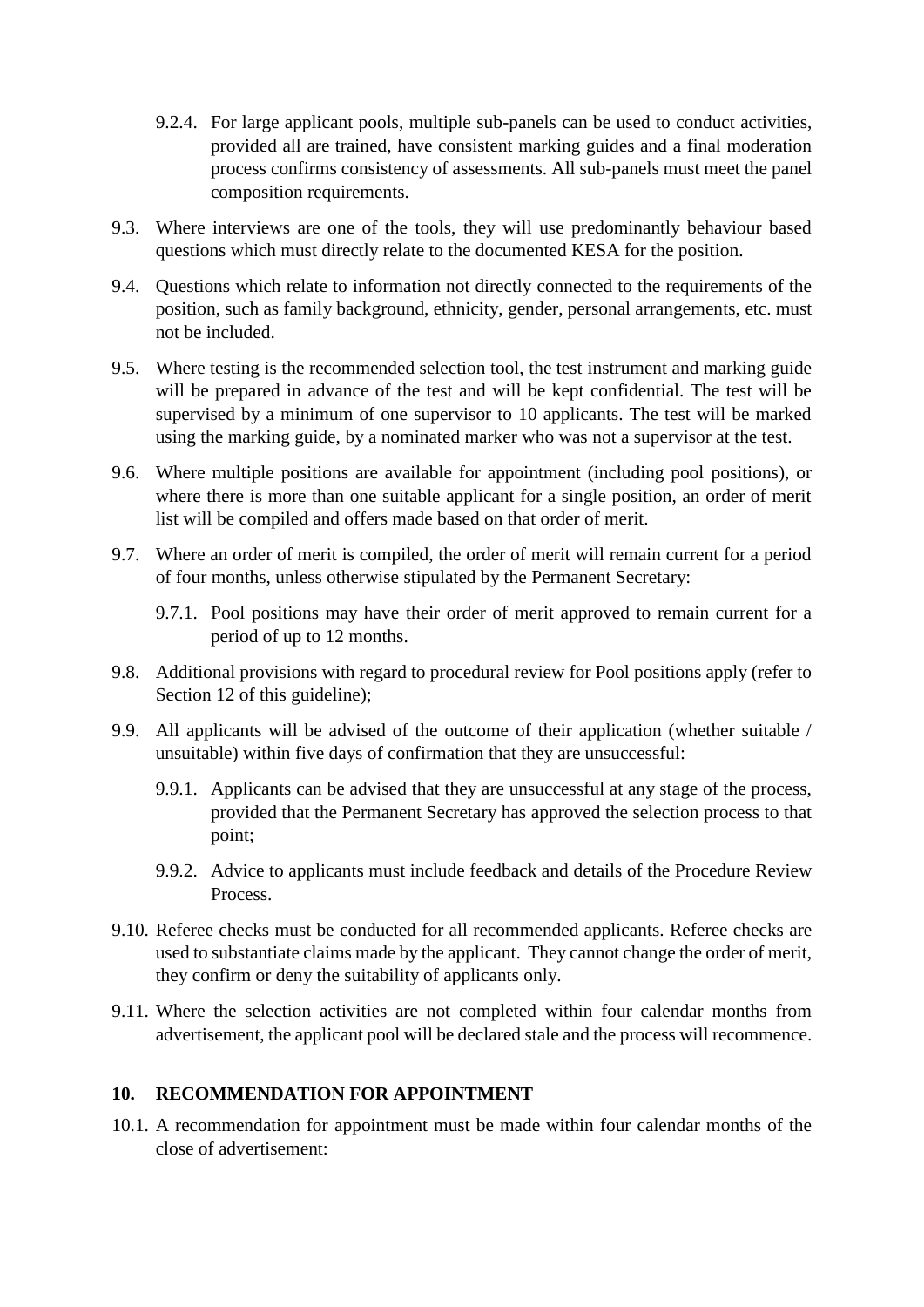- 10.1.1. Where the process is not completed within four calendar months, the applicant pool will be declared stale and the role will be re-advertised, unless exemption is granted by the Public Service Commission for exceptional circumstances;
- 10.1.2. For the purpose of this section, the process is complete when the selection report is approved by the Permanent Secretary.
- 10.2. Following completion of the selection activity, the Panel will recommend the Order of Merit for appointment (identifying who is suitable / not suitable for appointment), subject to referee checking.
- 10.3. The HR Department / Representative will conduct referee checks and finalise the full final report on the selection process.
- 10.4. Referee checks will be conducted for at least the top recommended applicant:
	- 10.4.1. Referee checks will confirm / deny claims made by the applicant during the selection process. They can eliminate an applicant from the process but cannot change the order of merit;
	- 10.4.2. Referee checks must be conducted with work related referees, who can comment on the applicant's work performance;
	- 10.4.3. Referee checks are not scored and do not contribute to the overall merit of the applicant;
	- 10.4.4. MyAPA (Performance Appraisal) results may be used as one referee check, where they are available;
	- 10.4.5. Written references are not acceptable, the referee check must be specific to the position being considered.
- 10.5. Following confirmation of referee reports, the selection report with final referee comments will be finalised. The HR Department / Panel Secretariat will recommend the appointment and step. The Step on the Salary band will be in accordance with the Job Evaluation and Civil Service Remuneration Setting guideline.
- 10.6. For pool appointments, the final selection report can recommend the order of merit and initial appointments. Subsequent appointments can refer to the approved order of merit, with confirmation that the next appointment is next on the order of merit.
- 10.7. Any appointment offers must be made in accordance with the order of merit lower ranked applicants cannot be appointed before the highest ranked applicants. Location preferences can be used to determine any final offers of employment.
- 10.8. Appointments at Band J and above will be published in the government gazette, as soon as the successful applicant accepts the appointment.
- 10.9. The appointment/s are to be approved by the Permanent Secretary with the agreement of the responsible Minister.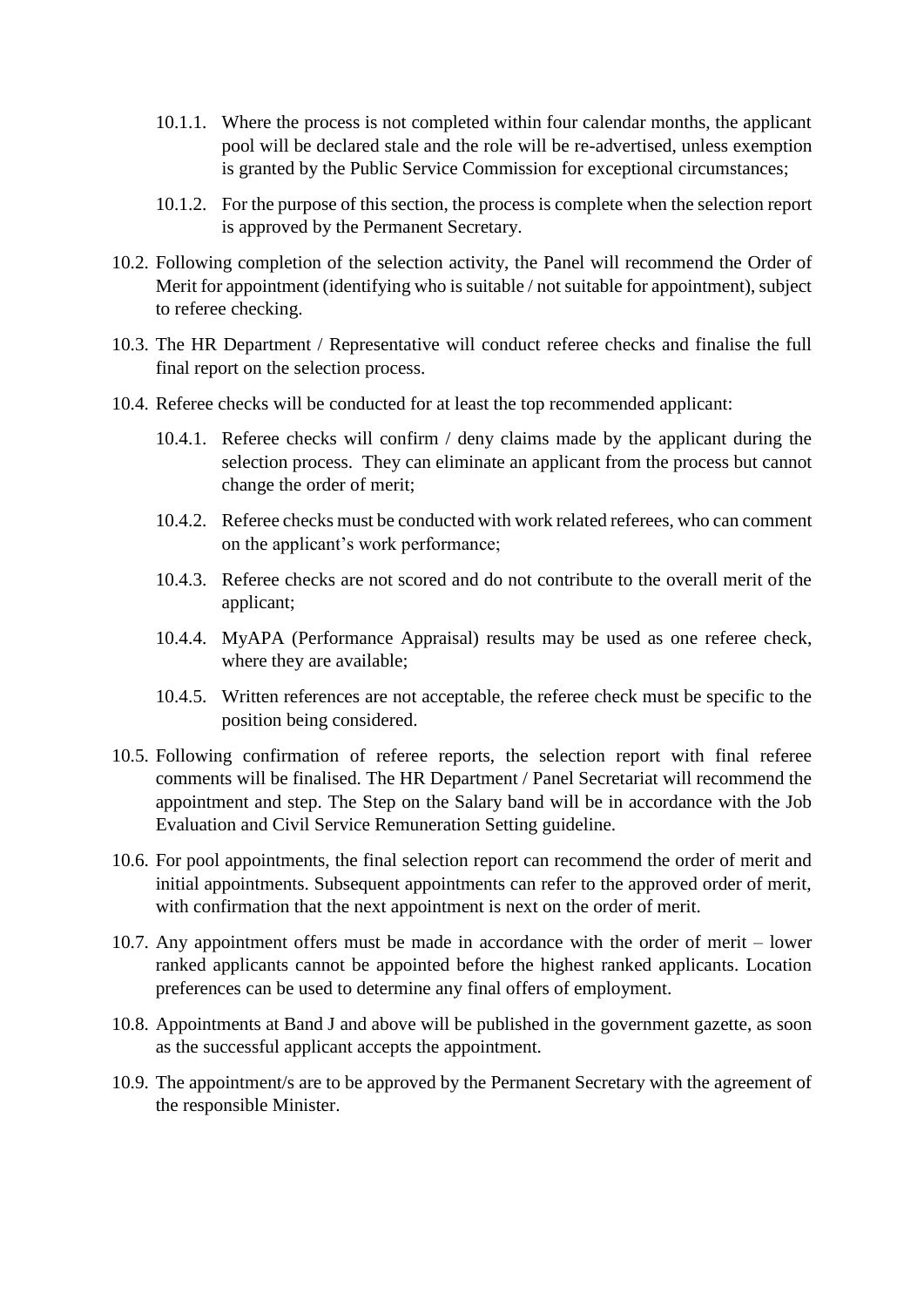#### **11. Take Up of Duty**

- 11.1. Once approved, the successful applicant is to be notified and a duty start date is to be confirmed.
	- 11.1.1. Offers are provisional until the expiry of the procedural review period;
	- 11.1.2. The duty start date should not be before the expiry of the procedural review period, if applicable.
- 11.2. The appointment and commencement of salary are not effective until the appointee commences duty:
	- 11.2.1. Normally, commencement of duty is to be within 30 calendar days (one month) of acceptance and confirmation of appointment, following the expiry of the procedural review period;
	- 11.2.2. The Permanent Secretary may approve a longer take up period to suit Ministry needs. However, this would be in exceptional circumstances, for example to start at the beginning of a school term;
	- 11.2.3. Where the appointment involves payment of a different salary, no change to salary is to be paid until the appointee takes up duty.
- 11.3. Where the appointee does not take up duty within the agreed period of time, the appointment will be cancelled and the position offered to the next applicant in the order of merit list (following referee checking);
	- 11.3.1. Such changes will be documented and filed with the Selection Report. No further procedural reviews are allowed for such consequential appointments.
- 11.4. Where there is no other suitable applicant for the position, recruitment will recommence for the position, along with other strategies for attracting scarce skills where appropriate.

#### **12. Procedural Review Process**

- 12.1. A procedural review is available for all substantive vacancies that are advertised on or after 01January 2017.
- 12.2. The Procedural Review process is applicable only for appointments to substantive vacancies, and can be based on process only:
	- 12.2.1. The only considerations are whether the Ministry's process was followed and whether that process is consistent with this guideline; and
	- 12.2.2. Where a vacancy was advertised prior to the approval of this version of the Guideline, the previous Guideline provisions will apply.
- 12.3. At each stage of elimination through the process, applicants must be advised that they have been unsuccessful, within five working days of that decision being confirmed:
	- 12.3.1. The Permanent Secretary will confirm each stage of the process and approve the forwarding of unsuccessful letters, with feedback and confirmation of the procedural review process;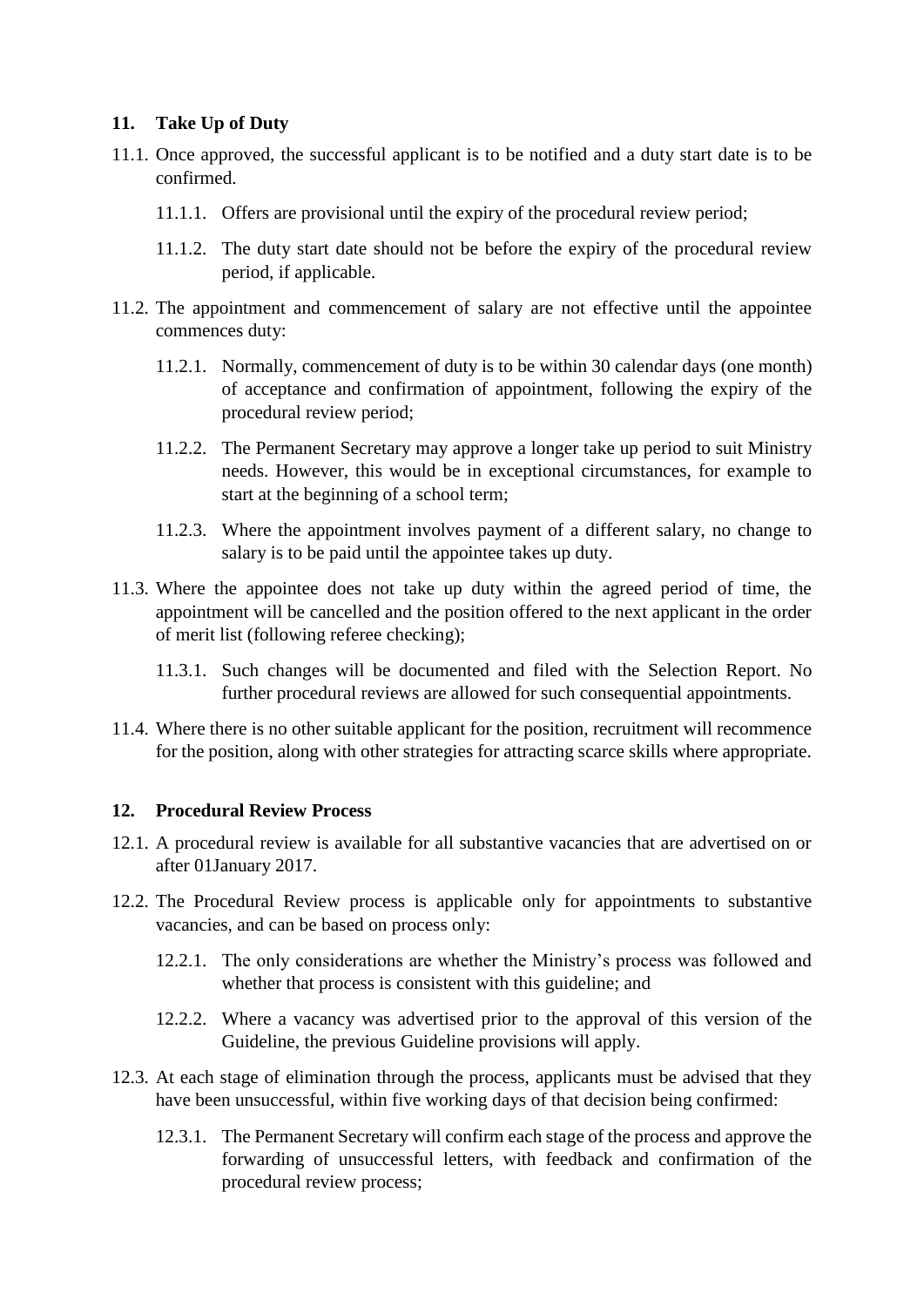- 12.3.2. Notification must include advice on whether they were considered to be suitable / unsuitable and the process for procedural review, if applicable; and
- 12.3.3. If suitable, that they will be held on the order of merit list pending any vacancy in the same position for the period approved by the Permanent Secretary.
- 12.4. A procedural review must be lodged with the Secretariat to the Public Service Commission, within five working days of notification that they have not been offered the position.
	- 12.4.1. Procedural Reviews must be lodged using the format provided by the Secretariat: and
	- 12.4.2. Procedural Reviews must be accompanied by the documentation specified by the Secretariat.
- 12.5. Notification is deemed to be the date of the notification, unless the applicant can demonstrate that the notification was not sent to them on that date.
- 12.6. The Secretariat will confirm whether a Procedural Review request is eligible. The Secretariat may reject any procedural review, without further reference to the responsible Public Service Commissioner if:
	- 12.6.1. The vacancy was not substantive;
	- 12.6.2. The appellant has not demonstrated that they applied by the closing date/time of the vacancy;
	- 12.6.3. The procedural review is not submitted within five working days of their notification that they were unsuccessful for the position;
	- 12.6.4. The appellant was not eligible to be considered for the vacancy (where the eligibility criteria are advertised and lawful, such as under age 55 and Fijian Citizen);
	- 12.6.5. The procedural review is not clearly based on process as per the advertised basis and format for procedural review;
	- 12.6.6. The procedural review is in relation to a pool position and is not in accordance with the provisions for review of pool position (see S10); and
	- 12.6.7. The Secretariat will advise the appellant if their procedural review is ineligible, within five working days of receipt of the procedural review.
- 12.7. The responsible Commissioner will consider any eligible procedural review and make a recommendation within ten working days of receipt of the procedural review.
- 12.8. Recommended outcomes of a procedural review can be:
	- 12.8.1. Appointment stands, process was in accordance with this guideline; and
	- 12.8.2. Appeal upheld Ministry to review and recommence the process from where it contravened this guideline.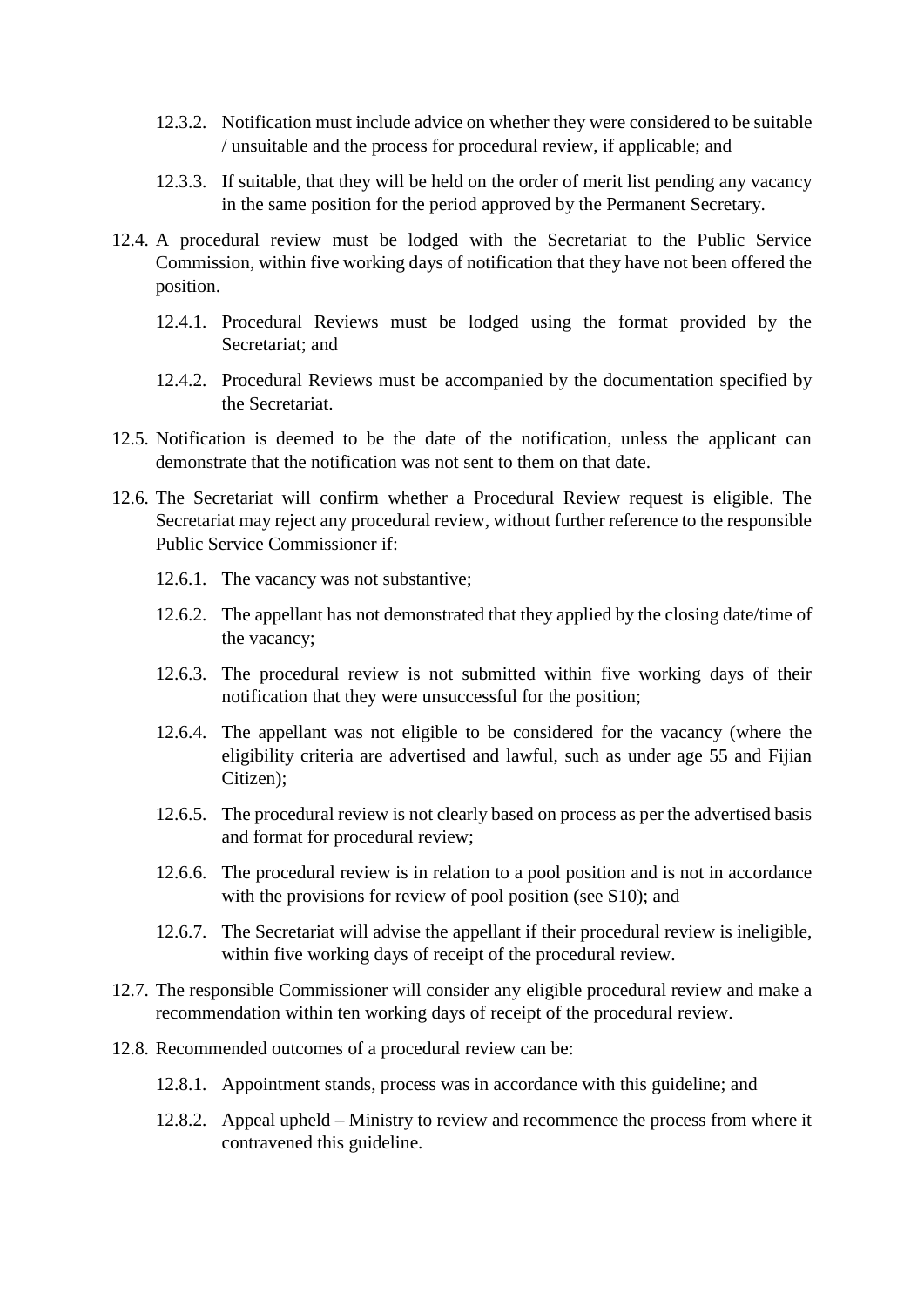- 12.9. The responsible Commissioner's recommendations will then be sent to the Public Service Commission for its decision.
- 12.10. The appellant will be advised of the outcome of their procedural review and what further action, if any, will occur as a result.

#### **13. Procedural Review Provisions for Pool Positions**

- 13.1. Where a position is advertised for ongoing selections as part of a pool process (in accordance with Section 5 and 6 of this guideline), the following additional provisions apply with regard to procedural review
- 13.2. Applicants will be advised of the outcome of the application (whether suitable / unsuitable), within five days of the approval of their elimination from or final order of merit for the pool.
- 13.3. Procedural review based on process must be lodged within five days of notification of the outcome of the suitability of their application.
- 13.4. No subsequent procedural review may be lodged on the basis of process.
- 13.5. As appointments are made from the pool, applicants may lodge a procedural review within five days of awareness of an appointment, if they believe that the order of merit has not been followed.
	- 13.5.1. These procedural reviews may only be based on a claim that the order of merit was not followed;
	- 13.5.2. The procedural review will consider and review only whether the most meritorious applicant was appointed based on the order of merit; and
	- 13.5.3. The Process which determined the order of merit will not be reviewed in these circumstances.

#### **14. Ongoing Contracting**

- 14.1. Where a vacancy was advertised as a temporary position, the contract can only be for the duration of the advertised period:
	- 14.1.1. Where unforeseen circumstances arise, one extension only, for a period not exceeding the original period, can be made; and
	- 14.1.2. Where the duration of the position changes, the position must be re-advertised as the duration of the vacancy directly affects the applicant pool and therefore the merit competition for the position.
- 14.2. All other contract renewals are to be in accordance with the provisions of the Performance Management Framework.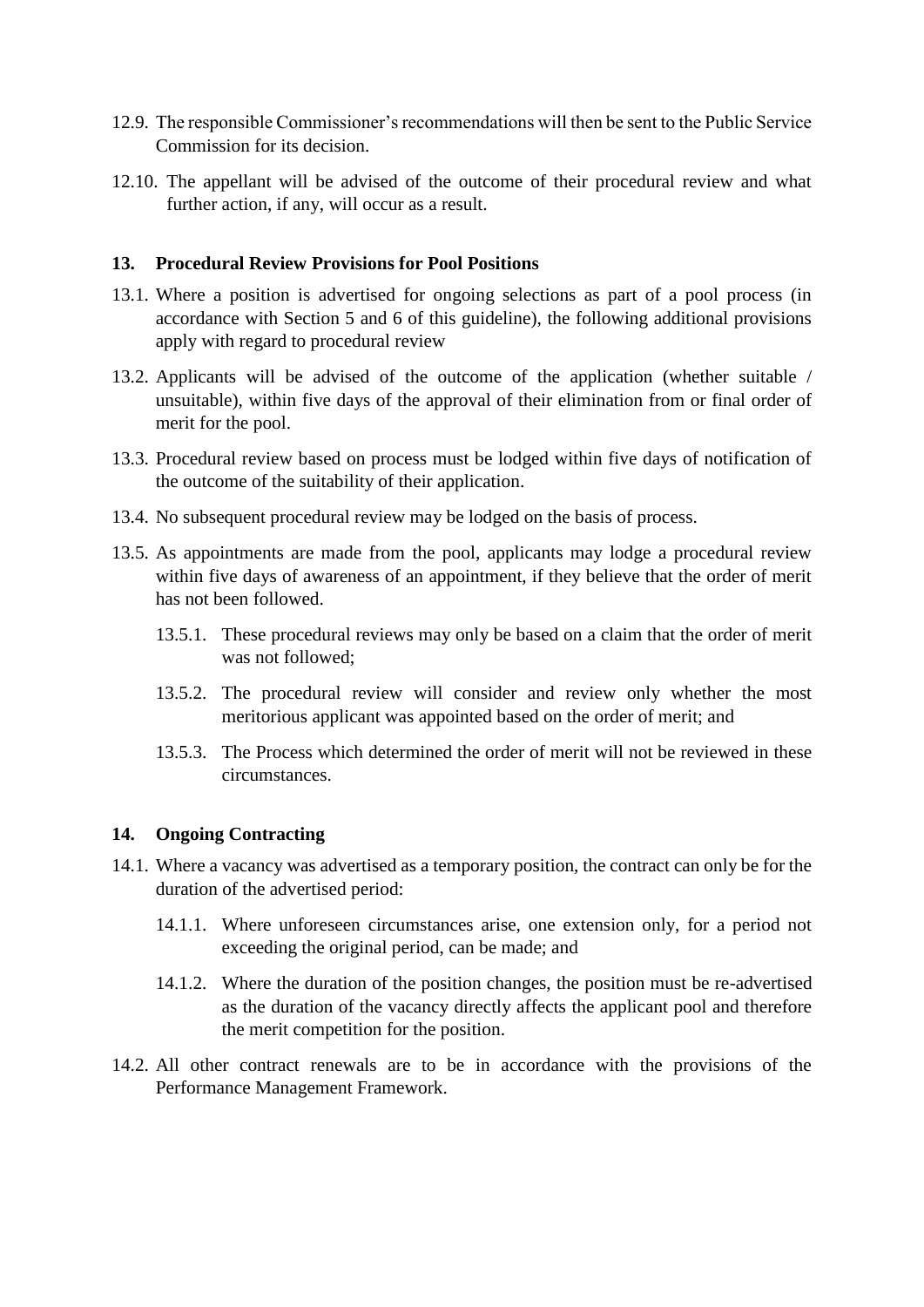#### **15. Transition and Review of this Guideline:**

- 15.1. All transition timelines have now expired and Ministries are expected to fully comply with all requirements of this Guideline.
- 15.2. The guideline will be reviewed by the Ministry of Civil Service once every 24 months with a report submitted to the Public Service Commission within one month of conclusion of the review.

#### **16. Endorsement By The Public Service Commission**

Hohm Com **Vishnu Mohan** 

**Chairman, Public Service Commission**

Date: 30 August 2021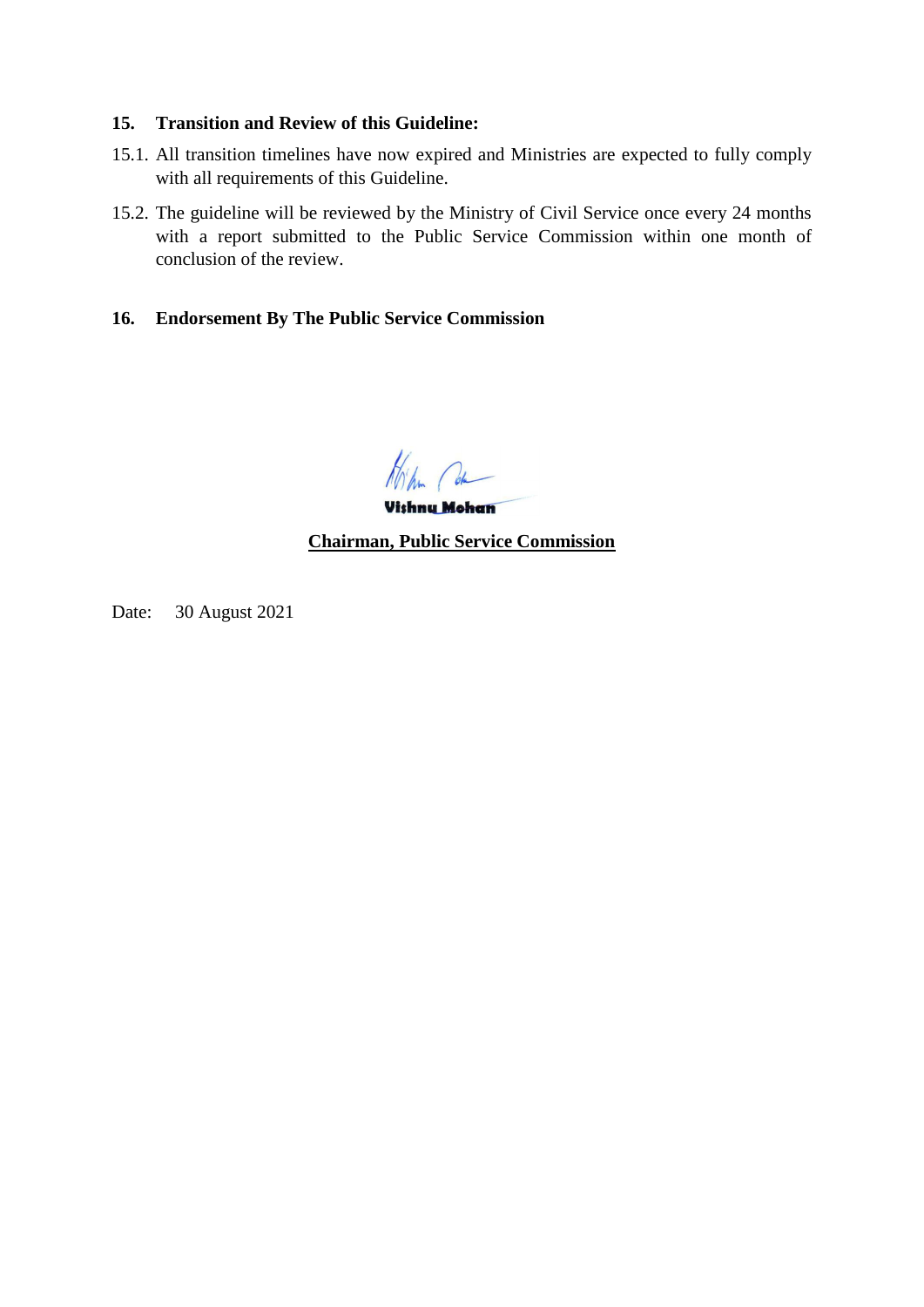# MINISTRY AND LOGO

# **ROLE DESCRIPTION: ROLE TITLE**

**(E.g. Driver, Administrative Officer)**

# **CORPORATE INFORMATION**

- 1. Position Level:
- 2. Salary Range:
- 3. Duty Station:
- 4. Reporting Responsibilities;
	- a. Reports To:
	- b. Liaises with:
	- c. Subordinates:

#### **ROLE PURPOSE**

Brief, one or two sentences describing why the role exists and its prime objective.

# **KEY RESPONSIBLITIES**

The role will achieve its purpose through the following key responsibilities. Working with relevant staff and service providers, in accordance with legislative requirements:

1. Only the key responsibilities – not every task that needs to be completed (maximum 8)

# **KEY PERFORMANCE INDICATORS**

Performance will be measured through the following indicators:

- 1. Specific, Measurable, Attainable, Relevant, Time bound (maximum 4);
- 2. Relate to performance on the job.

# **PERSON SPECIFICATION**

These are the selection criteria, and identify if an applicant is suitable for the role – there must be a specific link to the Key Duties. No acronyms to be included.

In addition to an appropriate qualification (or equivalent relevant experience) the following Knowledge, Experience, Skills and Abilities required to successfully undertake this role are:

#### **Knowledge and Experience**

1. At least XXX years' experience doing something specific relevant to the job;